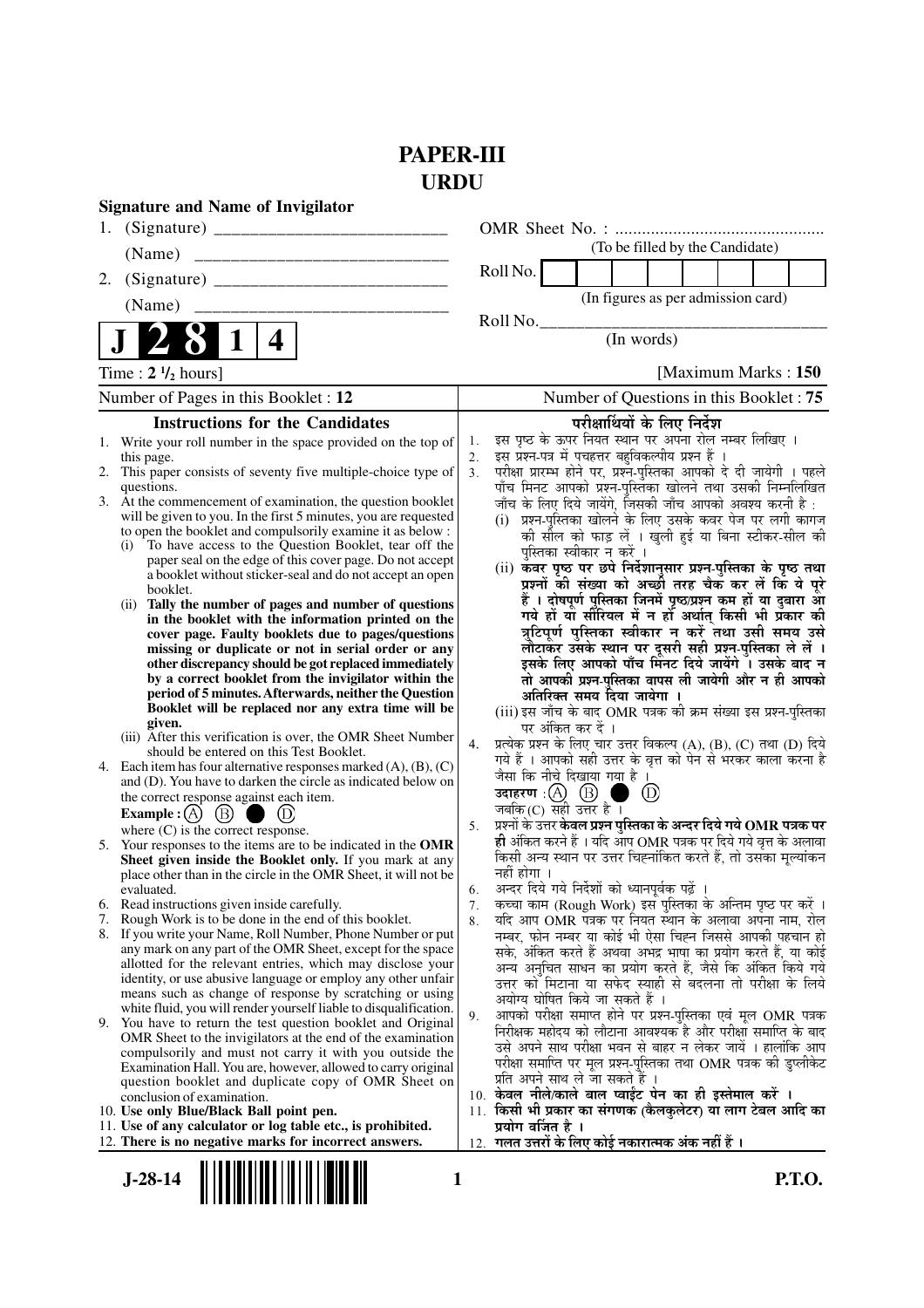## **URDU**

## **PAPER-III**

Note: This paper contains seventy five (75) objective type questions of two (2) marks each. All questions are compulsory.

| $z$ | $z$ | $z$ | $z$ |
|-----|-----|-----|-----|
| $z$ | $z$ | $z$ |     |
| $z$ | $z$ | $z$ |     |
| $z$ | $z$ | $z$ |     |
| $z$ | $z$ | $z$ |     |
| $z$ | $z$ | $z$ |     |
| $z$ | $z$ | $z$ |     |
| $z$ | $z$ |     |     |
| $z$ | $z$ |     |     |
| $z$ | $z$ |     |     |
| $z$ | $z$ |     |     |
| $z$ | $z$ |     |     |
| $z$ | $z$ |     |     |
| $z$ | $z$ |     |     |
| $z$ | $z$ |     |     |
| $z$ | $z$ |     |     |
| $z$ | $z$ |     |     |
| $z$ | $z$ |     |     |
| $z$ | $z$ |     |     |
| $z$ | $z$ |     |     |
| $z$ | $z$ |     |     |
| $z$ | $z$ |     |     |
| $z$ | $z$ |     |     |
|     |     |     |     |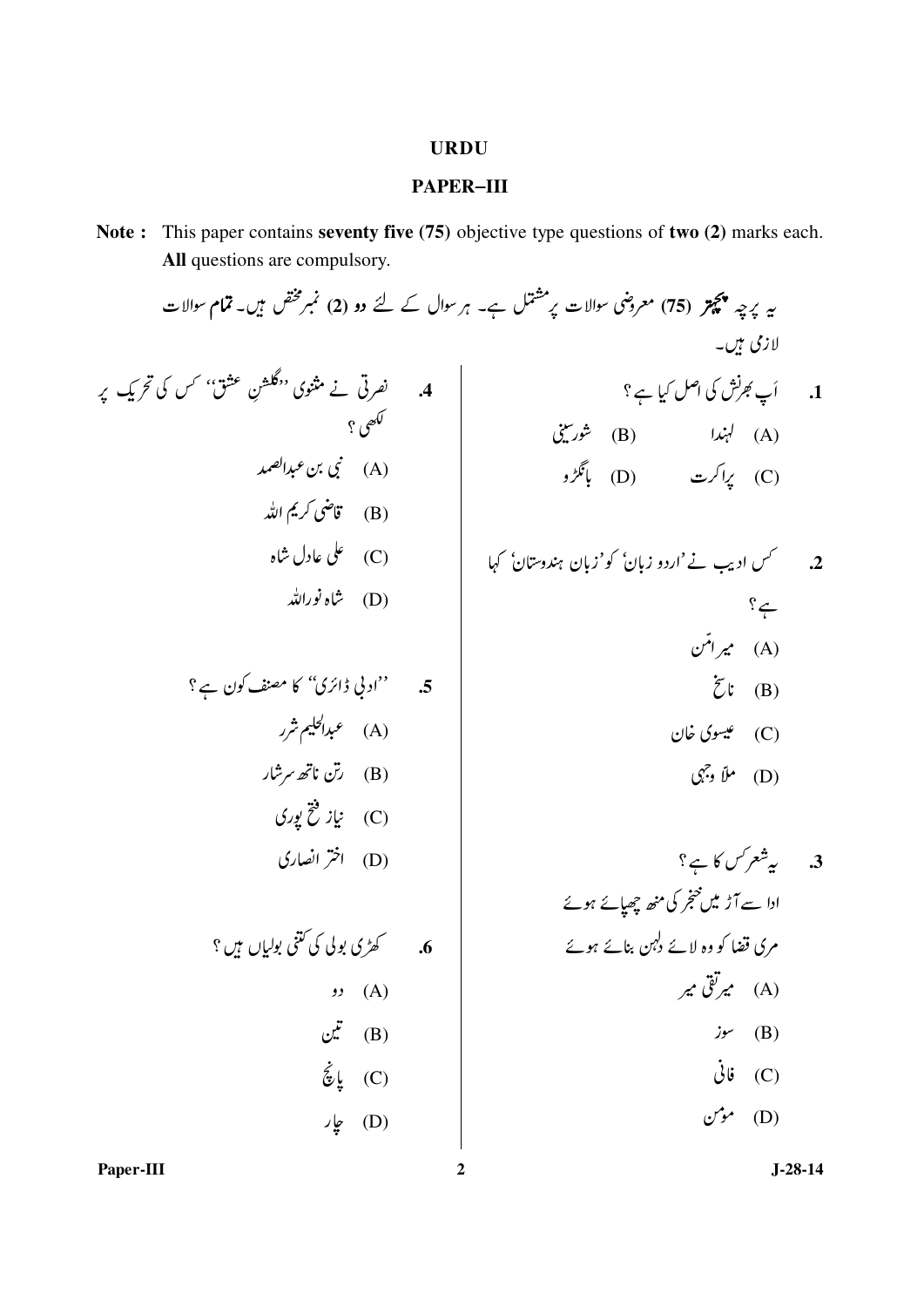7.  
\n7. 
$$
triv_2
$$
  $triv_2$   $triv_3$   $triv_4$   $triv_5$   
\n (A)  
\n (B)  
\n (C)  
\n (D)  
\n (D)  
\n (E)  
\n (D)  
\n (E)  
\n (D)  
\n (E)  
\n (D)  
\n (E)  
\n (E)  
\n (E)  
\n (E)  
\n (E)  
\n (E)  
\n (E)  
\n (E)  
\n (E)  
\n (E)  
\n (E)  
\n (E)  
\n (E)  
\n (E)  
\n (E)  
\n (E)  
\n (E)  
\n (E)  
\n (E)  
\n (E)  
\n (E)  
\n (E)  
\n (E)  
\n (E)  
\n (E)  
\n (E)  
\n (E)  
\n (E)  
\n (E)  
\n (E)  
\n (E)  
\n (E)  
\n (E)  
\n (E)  
\n (E)  
\n (E)  
\n (E)  
\n (E)  
\n (E)  
\n (E)  
\n (E)  
\n (E)  
\n (E)  
\n (E)  
\n (E)  
\n (E)  
\n (E)  
\n (E)  
\n (E)  
\n (E)  
\n (E)  
\n (E)  
\n (E)  
\n (E)  
\n (E)  
\n (E)  
\n (E)  
\n (E)  
\n (E)  
\n (E)  
\n (E)  
\n (E)  
\n (E)  
\n (E)  
\n (E)  
\n (E)  
\n (E)  
\n (E)  
\n (E)  
\n (E)  
\n (E)  
\n (E)  
\n (E)  
\n (E)  
\n (E)  
\n (E)  
\n (E)  
\n (E)  
\n (E)  
\n (E)  
\n (E)  
\n (E)  
\n (E)  
\n (E)  
\n (E)  
\n (E)  
\n (E)  
\n (E)  
\n (E)  
\n (E)

9.

\n9.

\n10. 
$$
\sqrt[3]{2}
$$

\n21.  $\sqrt[3]{2}$ 

\n32.  $\sqrt[3]{2}$ 

\n43.  $\sqrt[3]{2}$ 

\n54.  $\sqrt[3]{2}$ 

\n65.  $\sqrt[3]{2}$ 

\n76.  $\sqrt[3]{2}$ 

\n87.  $\sqrt[3]{2}$ 

\n9.

\n10.  $\sqrt[3]{2}$ 

\n11.  $\sqrt[3]{2}$ 

\n12.  $\sqrt[3]{2}$ 

\n13.  $\sqrt[3]{2}$ 

\n14.  $\sqrt[3]{2}$ 

\n15.  $\sqrt[3]{2}$ 

\n16.  $\sqrt[3]{2}$ 

\n17.  $\sqrt[3]{2}$ 

\n18.  $\sqrt[3]{2}$ 

\n19.  $\sqrt[3]{2}$ 

\n10.  $\sqrt[3]{2}$ 

\n11.  $\sqrt[3]{2}$ 

\n12.  $\sqrt[3]{2}$ 

\n13.  $\sqrt[3]{2}$ 

\n14.  $\sqrt[3]{2}$ 

\n15.  $\sqrt[3]{2}$ 

\n16.  $\sqrt[3]{2}$ 

\n17.  $\sqrt[3]{2}$ 

\n18.  $\sqrt[3]{2}$ 

\n19.  $\sqrt[3]{2}$ 

\n10.  $\sqrt[3]{2}$ 

\n11.  $\sqrt[3]{2}$ 

\n12.  $\sqrt[3]{2}$ 

\n13.  $\sqrt[3]{2}$ 

\n14.  $\sqrt[3]{2}$ 

\n15.  $\sqrt[3]{2}$ 

\n16.  $\sqrt[3]{2}$ 

\n17.  $\sqrt[3]{2}$ 

\n18.  $\sqrt[3]{2}$ 

\n19.  $\sqrt[3]{2}$ 

\n10.  $\sqrt[3]{2}$ 

\n1

$$
J-28-14
$$

ریل کس نے لکھنؤ کا رُخ  $\ddot{\mathcal{C}}$  $\tilde{z}$ t (D)

12. 1904ء 
$$
\frac{dy}{dx}
$$
 سےیٹس العلماء کا خطاب ملانھا?  
(A)  
7) اکہرالہ آبادی  
(B) مال

13. 
$$
u_x
$$
 کی کی امیتی کے امتبار سے کھنوً  
ہندوستان کا "یخارا" اور" قرطب" اور اقھاےَ مُرق  
کا نیشایپرینا?  
(A) سیداھمہتہر  
(B) میروکنی منوی ادیب  
(C) مسیوی کی ادیب

Paper-III

 $\overline{\mathbf{3}}$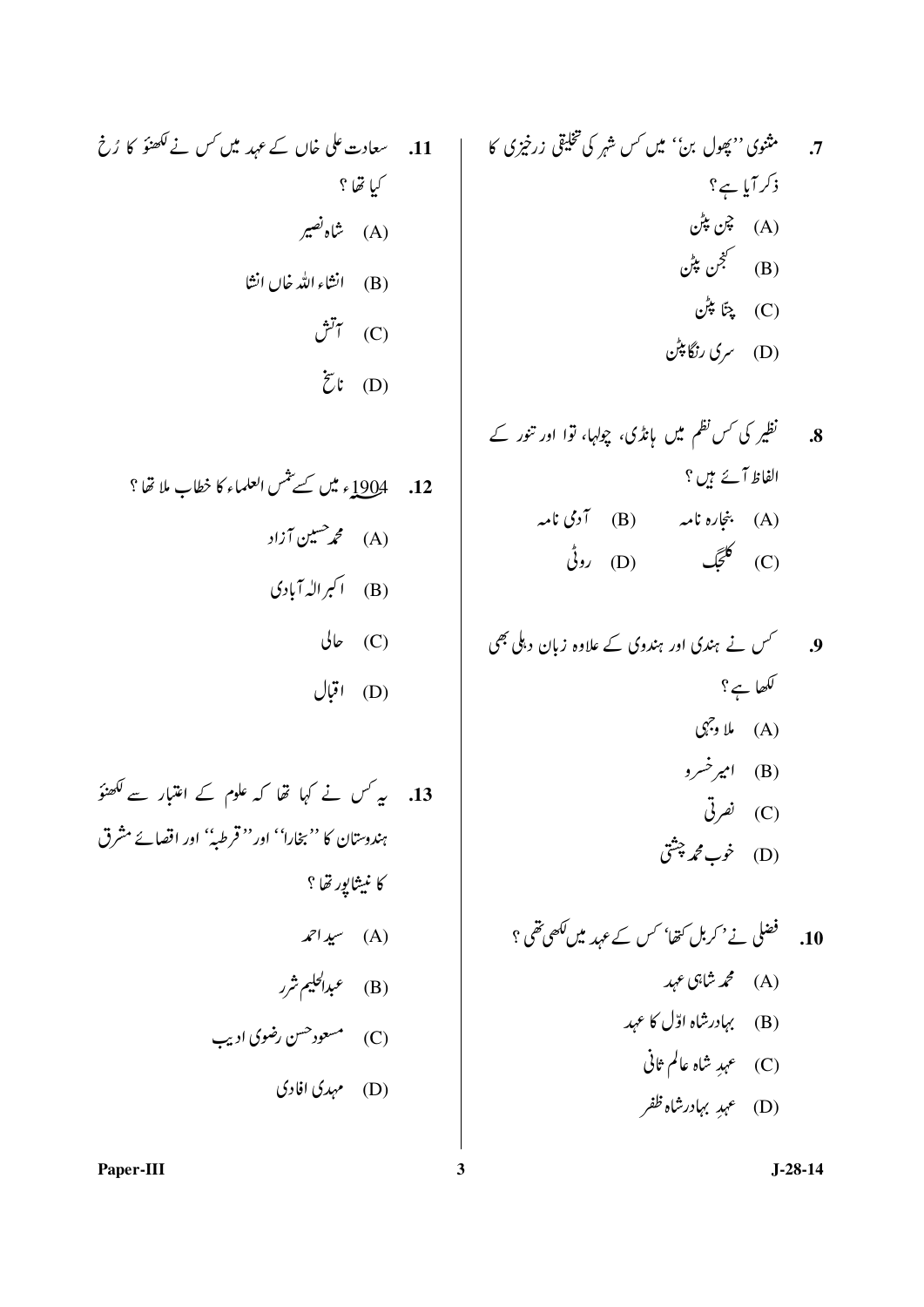18. ان میں کون سا ناول حیات اللہ انصاری کا نہیں  $\sum_{i}$ (A) لہو کے پھول (B) گھروندا (C) گرتی دیواریں  $J\star$  (D)

19. محصمت چغتائی نے ممبئی میں رہنے والے حیدرآبادی خاندان کی کہانی کس ناول میں بیان کی ہے؟ (A) ٹریڑھی کیبر (B) ضدّ ی  $(L)$  معصومہ (D) معصومہ

20. 
$$
'àالب شکن کس کی تھنیف ہے؟  
(A) تاقن عبدارلودد  
(B) اختر حمین رائ پوری  
(C) امداد امام اثر  
(D) یگاند چنگیزی
$$

21.  
\n10. 
$$
\sqrt{2}
$$
  
\n-3?  
\n4.  $\sqrt{2}$   
\n4.  $\sqrt{3}$   
\n4.  $\sqrt{3}$   
\n4.  $\sqrt{3}$   
\n4.  $\sqrt{3}$   
\n4.  $\sqrt{3}$   
\n4.  $\sqrt{3}$   
\n4.  $\sqrt{3}$   
\n4.  $\sqrt{3}$   
\n4.  $\sqrt{3}$   
\n4.  $\sqrt{3}$   
\n4.  $\sqrt{3}$   
\n4.  $\sqrt{3}$   
\n4.  $\sqrt{3}$   
\n4.  $\sqrt{3}$   
\n4.  $\sqrt{3}$   
\n4.  $\sqrt{3}$   
\n4.  $\sqrt{3}$   
\n4.  $\sqrt{3}$   
\n4.  $\sqrt{3}$   
\n4.  $\sqrt{3}$   
\n4.  $\sqrt{3}$   
\n4.  $\sqrt{3}$   
\n4.  $\sqrt{3}$   
\n4.  $\sqrt{3}$   
\n4.  $\sqrt{3}$   
\n4.  $\sqrt{3}$   
\n4.  $\sqrt{3}$   
\n4.  $\sqrt{3}$   
\n4.  $\sqrt{3}$   
\n4.  $\sqrt{3}$   
\n4.  $\sqrt{3}$   
\n4.  $\sqrt{3}$   
\n4.  $\sqrt{3}$   
\n4.  $\sqrt{3}$   
\n4.  $\sqrt{3}$   
\n4.  $\sqrt{3}$   
\n4.  $\sqrt{3}$   
\n4.  $\sqrt{3}$   
\n4.  $\sqrt{3}$   
\n4.  $\sqrt{3}$   
\n4.  $\sqrt{3}$   
\n4.  $\sqrt{3}$   
\n4.  $\sqrt{3}$   
\n4.  $\sqrt{3}$   
\n4.  $\sqrt{3}$   
\n4.  $\sqrt{3}$   
\n4.  $\sqrt{3}$   
\n4.  $\sqrt{3}$   
\n4.  $\sqrt{3}$   
\n4.  $\sqrt{3}$   
\n4.  $\sqrt{3}$   
\n4.  $\sqrt{3}$ 

(D) 
$$
xi_{x}
$$
 بۇب<sub>ا</sub>ت واحیاسات کا ترچان

16. 
$$
354\sqrt{3}
$$
 ویوان کس نے ترتیب دیا تھا ?  
(A) فرعت الٹد قاسم  
(B) قدرت الٹد قاسم  
(C) شفیق اورنگ آبادی  
(D)

Paper-III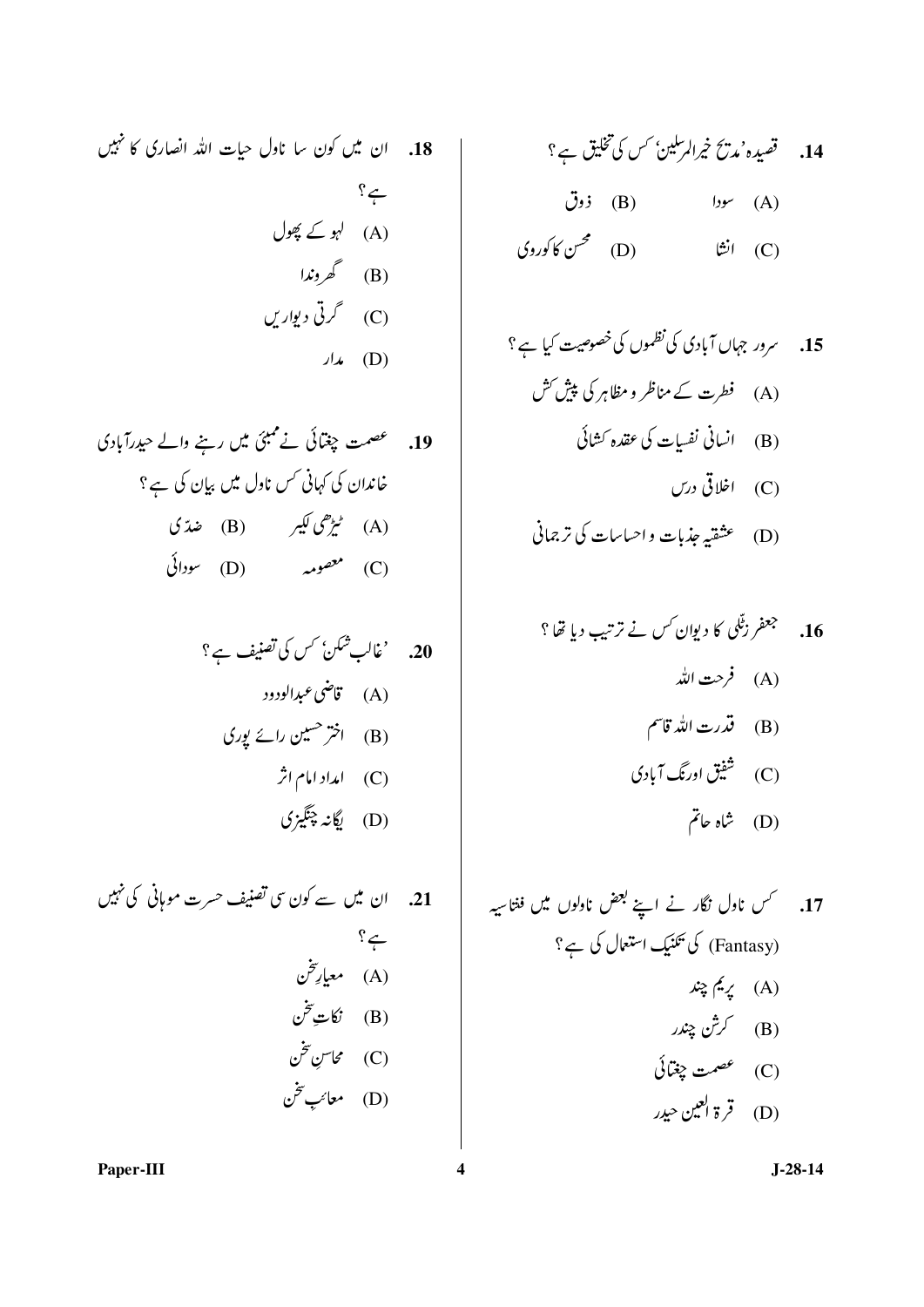.<br>**26. ان میں سے کون سی تصنیف حیدر** بخش حیدری کی نہیں  $? \leftarrow$ (A) مذہبِ عشق (B) گُنج خوبي (C) توتا کہانی (D) اخلاق ہندی

27. 
$$
i\underline{1}J \underline{2}J
$$
\n
$$
\overline{3} \stackrel{?}{\leq} j \stackrel{?}{\leq} j \stackrel{?}{\leq} j \stackrel{?}{\leq} j \stackrel{?}{\leq} j \stackrel{?}{\leq} j \stackrel{?}{\leq} j \stackrel{?}{\leq} j \stackrel{?}{\leq} j \stackrel{?}{\leq} j \stackrel{?}{\leq} j \stackrel{?}{\leq} j \stackrel{?}{\leq} j \stackrel{?}{\leq} j \stackrel{?}{\leq} j \stackrel{?}{\leq} j \stackrel{?}{\leq} j \stackrel{?}{\leq} j \stackrel{?}{\leq} j \stackrel{?}{\leq} j \stackrel{?}{\leq} j \stackrel{?}{\leq} j \stackrel{?}{\leq} j \stackrel{?}{\leq} j \stackrel{?}{\leq} j \stackrel{?}{\leq} j \stackrel{?}{\leq} j \stackrel{?}{\leq} j \stackrel{?}{\leq} j \stackrel{?}{\leq} j \stackrel{?}{\leq} j \stackrel{?}{\leq} j \stackrel{?}{\leq} j \stackrel{?}{\leq} j \stackrel{?}{\leq} j \stackrel{?}{\leq} j \stackrel{?}{\leq} j \stackrel{?}{\leq} j \stackrel{?}{\leq} j \stackrel{?}{\leq} j \stackrel{?}{\leq} j \stackrel{?}{\leq} j \stackrel{?}{\leq} j \stackrel{?}{\leq} j \stackrel{?}{\leq} j \stackrel{?}{\leq} j \stackrel{?}{\leq} j \stackrel{?}{\leq} j \stackrel{?}{\leq} j \stackrel{?}{\leq} j \stackrel{?}{\leq} j \stackrel{?}{\leq} j \stackrel{?}{\leq} j \stackrel{?}{\leq} j \stackrel{?}{\leq} j \stackrel{?}{\leq} j \stackrel{?}{\leq} j \stackrel{?}{\leq} j \stackrel{?}{\leq} j \stackrel{?}{\leq} j \stackrel{?}{\leq} j \stackrel{?}{\leq} j \stackrel{?}{\leq} j \stackrel{?}{\leq} j \stackrel{?}{\leq} j \stackrel{?}{\leq} j \
$$

۔<br>28. درج ذیل شعر میں کون ساحتی پکیر ملتا ہے ؟ .<br>زا<sub>ئف</sub> شب گوں کی جمک، پکیرسیمیں کی دمک دیپ مالا ہے سرِ گنگ وجمن کیا کہنا  $\downarrow$  (B)  $\downarrow$  (A) باصره (D) باصره (D) 29. مشرقی ہندی کی خاص بولیاں کتنی ہیں ؟ لين (B) يار (A)

 $\vec{z}$  (D)  $\dot{\vec{z}}$  (C)

22.  
\n1. 
$$
(e, \frac{1}{2})
$$
 7.  $(e, \frac{1}{2})$  8.  $(e, \frac{1}{2})$   
\n16.  $(f, \frac{1}{2})$  9.  $(f, \frac{1}{2})$   
\n17.  $(g, \frac{1}{2})$   
\n18.  $(g, \frac{1}{2})$   
\n19.  $(g, \frac{1}{2})$   
\n10.  $(h, \frac{1}{2})$   
\n11.  $(h, \frac{1}{2})$   
\n12.  $(h, \frac{1}{2})$   
\n13.  $(h, \frac{1}{2})$   
\n14.  $(h, \frac{1}{2})$   
\n15.  $(h, \frac{1}{2})$   
\n16.  $(h, \frac{1}{2})$   
\n17.  $(h, \frac{1}{2})$   
\n18.  $(h, \frac{1}{2})$   
\n19.  $(h, \frac{1}{2})$   
\n10.  $(h, \frac{1}{2})$   
\n11.  $(h, \frac{1}{2})$   
\n12.  $(h, \frac{1}{2})$   
\n13.  $(h, \frac{1}{2})$   
\n14.  $(h, \frac{1}{2})$   
\n15.  $(h, \frac{1}{2})$   
\n16.  $(h, \frac{1}{2})$   
\n17.  $(h, \frac{1}{2})$   
\n18.  $(h, \frac{1}{2})$   
\n19.  $(h, \frac{1}{2})$   
\n10.  $(h, \frac{1}{2})$   
\n11.  $(h, \frac{1}{2})$   
\n12.  $(h, \frac{1}{2})$   
\n13.  $(h, \frac{1}{2})$   
\n14.  $(h, \frac{1}{2})$   
\n15.  $(h, \frac{1}{2})$   
\n16.  $(h, \frac{1}{2})$   
\n17.  $(h, \frac{1}{2})$   
\n18.  $(h, \frac{1}{$ 

(1)  
(D) 
$$
{{\tilde{\omega}}^{\dagger}}^{\nu}
$$

Paper-III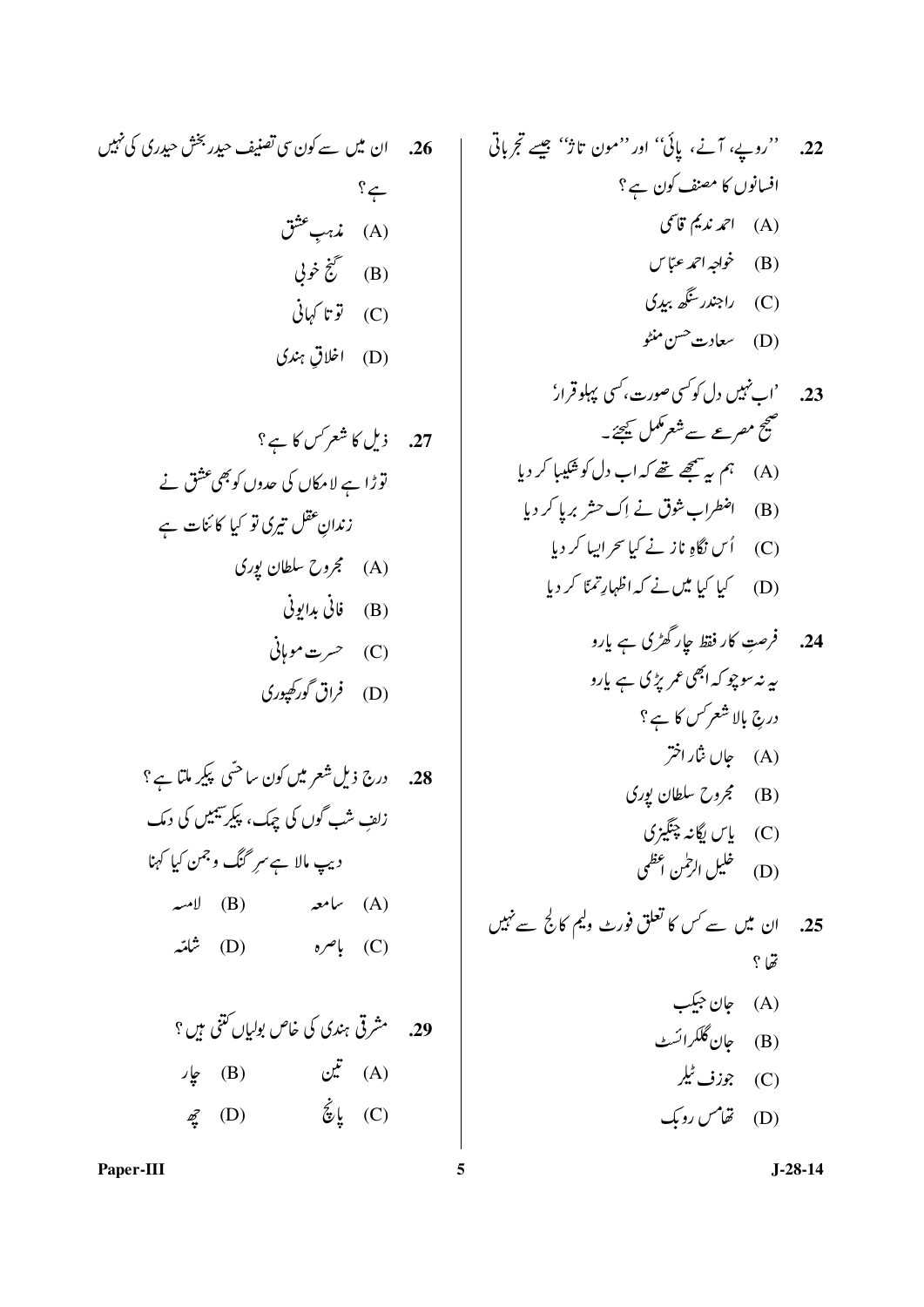(D) لالهُ صحرائی

(C) ذوق وشوق

30. مثنوي' سحرالبيان' کب پايَه تنھيل کو پَنچَي ؟  $\infty 1195$  (B)  $\infty 1190$  (A)  $\omega$ 1205 (D)  $\omega$ 1199 (C)

- 31. ملاً وجہی نے قطب شاہی خاندان کے گنتے بادشاہوں کا زمانیہ دیکھا ؟
	- $\mathfrak{C}^{\mathbf{r}}$  (B)  $\qquad \qquad$  (A)  $\dot{\tilde{z}}$ یا (D) (C) چار
		- 32. ان میں کون سا شاعر اندھا تھا ؟ (A) سراج اورنگ آبادی (B) ابنِ نشاطی (C) غواصي
			- (D) پاڻمي
- 33. 'دربارِ دہلی' اور'برق کلیسا' <sup>س</sup>س شاعر کی مشہورنظمیں بيں ؟ (A) چکبست (B) نظم طباطبائی (C) اکبرالہ آبادی (D) عظمت الله خال
- 34. جوش ملیح آبادی نے اپنے ادنی سفر کے آغاز میں کون ساتخلص اختبار كيا تھا ؟ (A) <sup>ش</sup>یّر (B) بش<sub>ر</sub> ن (D) (C)  $\mathbb{C}^{\mathbb{C}}$  (C)

Paper-III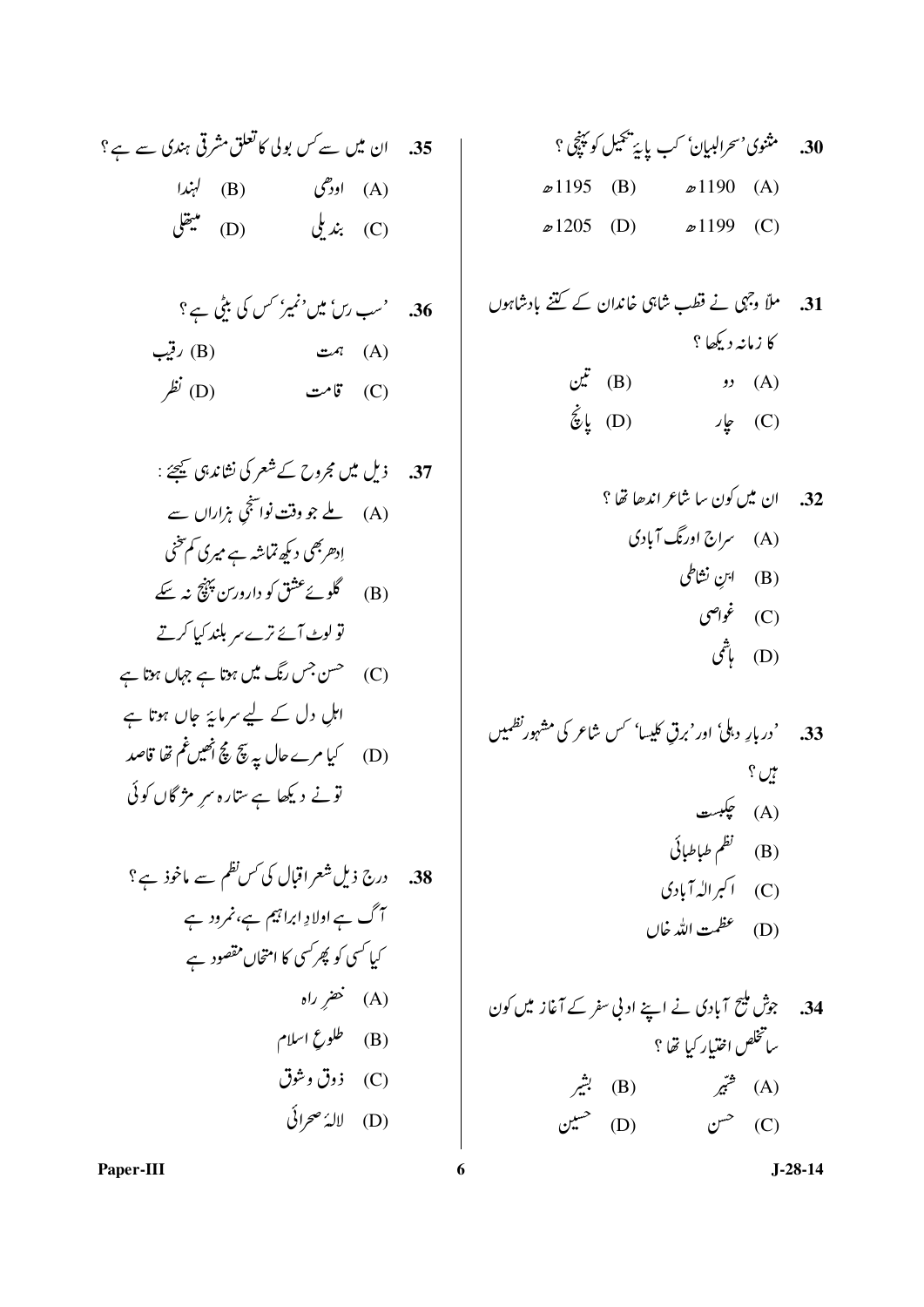$$
\begin{array}{ccc}\n? & & \\
? & \stackrel{\pi}{\leq} 3 \\
\hline\n\vdots \\
\hline\n\vdots \\
\hline\n\vdots \\
\hline\n\vdots \\
\hline\n\vdots \\
\hline\n\vdots \\
\hline\n\vdots \\
\hline\n\vdots \\
\hline\n\vdots \\
\hline\n\vdots \\
\hline\n\vdots \\
\hline\n\vdots \\
\hline\n\vdots \\
\hline\n\vdots \\
\hline\n\vdots \\
\hline\n\vdots \\
\hline\n\vdots \\
\hline\n\vdots \\
\hline\n\vdots \\
\hline\n\vdots \\
\hline\n\vdots \\
\hline\n\vdots \\
\hline\n\vdots \\
\hline\n\vdots \\
\hline\n\vdots \\
\hline\n\vdots \\
\hline\n\vdots \\
\hline\n\vdots \\
\hline\n\vdots \\
\hline\n\vdots \\
\hline\n\vdots \\
\hline\n\vdots \\
\hline\n\vdots \\
\hline\n\vdots \\
\hline\n\vdots \\
\hline\n\vdots \\
\hline\n\vdots \\
\hline\n\vdots \\
\hline\n\vdots \\
\hline\n\vdots \\
\hline\n\vdots \\
\hline\n\vdots \\
\hline\n\vdots \\
\hline\n\vdots \\
\hline\n\vdots \\
\hline\n\vdots \\
\hline\n\vdots \\
\hline\n\vdots \\
\hline\n\vdots \\
\hline\n\vdots \\
\hline\n\vdots \\
\hline\n\vdots \\
\hline\n\vdots \\
\hline\n\vdots \\
\hline\n\vdots \\
\hline\n\vdots \\
\hline\n\vdots \\
\hline\n\vdots \\
\hline\n\vdots \\
\hline\n\vdots \\
\hline\n\vdots \\
\hline\n\vdots \\
\hline\n\vdots \\
\hline\n\vdots \\
\hline\n\vdots \\
\hline\n\vdots \\
\hline\n\vdots \\
\hline\n\vdots \\
\hline\n\vdots \\
\hline\n\vdots \\
\hline\n\vdots \\
\hline\n\vdots \\
\hline\n\vdots \\
\hline\n\vdots \\
\hline\n\vdots \\
\hline\n\vdots \\
\hline\n\vdots \\
\hline\n\vdots \\
\hline\n\vdots \\
\hline\n\vdots \\
\hline\n\vdots \\
\hline\n\vdots \\
\hline\n\vdots \\
\hline\n\vdots \\
\hline\n\vdots \\
\hline\n\vdots \\
\hline\n\vdots \\
\hline\n\vdots \\
\hline\n\vdots \\
\hline\n\vdots \\
\hline\n\vdots \\
\hline\n\
$$

44. 
$$
{}^{67} (i \n\bigcirc \sqrt[n]{x^{2}}) \bigcirc \sqrt[n]{x^{6}}
$$
  ${}^{79} \bigcirc \sqrt[n]{x^{6}}$   
\n(A)  ${}^{70} \bigcirc \sqrt[n]{x}$   
\n(B)  ${}^{70} \bigcirc \sqrt[n]{x}$   
\n(C)  ${}^{70} \bigcirc \sqrt[n]{x}$   
\n(D)  ${}^{70} \bigcirc \sqrt[n]{x}$ 

40. 'م<sup>ن</sup> بینا اور صدیان' اِن ہیں سے کیا ہے?  
(A) 
$$
ext{ } \xi
$$
 بائی اخیان  
(B)  $ext{ } \xi$  بانی ڈرامہ  
(C)  $ext{ } \xi$  بانی نامہ

42. 
$$
\sqrt{}
$$
 12.  $\sqrt{}$   
\n42.  $\frac{2}{7}$   
\n44.  $\frac{2}{7}$   
\n45.  $\sqrt{}$   
\n46.  $\sqrt{}$   
\n47.  $\sqrt{}$   
\n48.  $\sqrt{}$   
\n49.  $\sqrt{}$   
\n40.  $\sqrt{}$   
\n41.  $\sqrt{}$   
\n42.  $\sqrt{}$   
\n44.  $\sqrt{}$   
\n45.  $\sqrt{}$   
\n46.  $\sqrt{}$   
\n47.  $\sqrt{}$   
\n48.  $\sqrt{}$   
\n49.  $\sqrt{}$   
\n40.  $\sqrt{}$   
\n41.  $\sqrt{}$   
\n42.  $\sqrt{}$   
\n43.  $\sqrt{}$   
\n44.  $\sqrt{}$   
\n45.  $\sqrt{}$   
\n46.  $\sqrt{}$   
\n47.  $\sqrt{}$   
\n48.  $\sqrt{}$   
\n49.  $\sqrt{}$   
\n40.  $\sqrt{}$   
\n41.  $\sqrt{}$   
\n42.  $\sqrt{}$   
\n43.  $\sqrt{}$   
\n44.  $\sqrt{}$   
\n45.  $\sqrt{}$   
\n46.  $\sqrt{}$   
\n47.  $\sqrt{}$   
\n48.  $\sqrt{}$   
\n49.  $\sqrt{}$   
\n40.  $\sqrt{}$   
\n41.  $\sqrt{}$   
\n42.  $\sqrt{}$   
\n45.  $\sqrt{}$   
\n49.  $\sqrt{}$   
\n40.  $\sqrt{}$   
\n41.  $\sqrt{}$   
\n42.  $\sqrt{}$   
\n43.  $\sqrt{}$   
\n44.  $\sqrt{}$   
\n45.  $\sqrt{}$   
\n46.  $\sqrt{}$   
\n47.  $\sqrt{}$   
\n49.  $\sqrt{}$   
\n40.  $\sqrt{}$   
\n41.  $\sqrt{}$   
\n42. 

Paper-III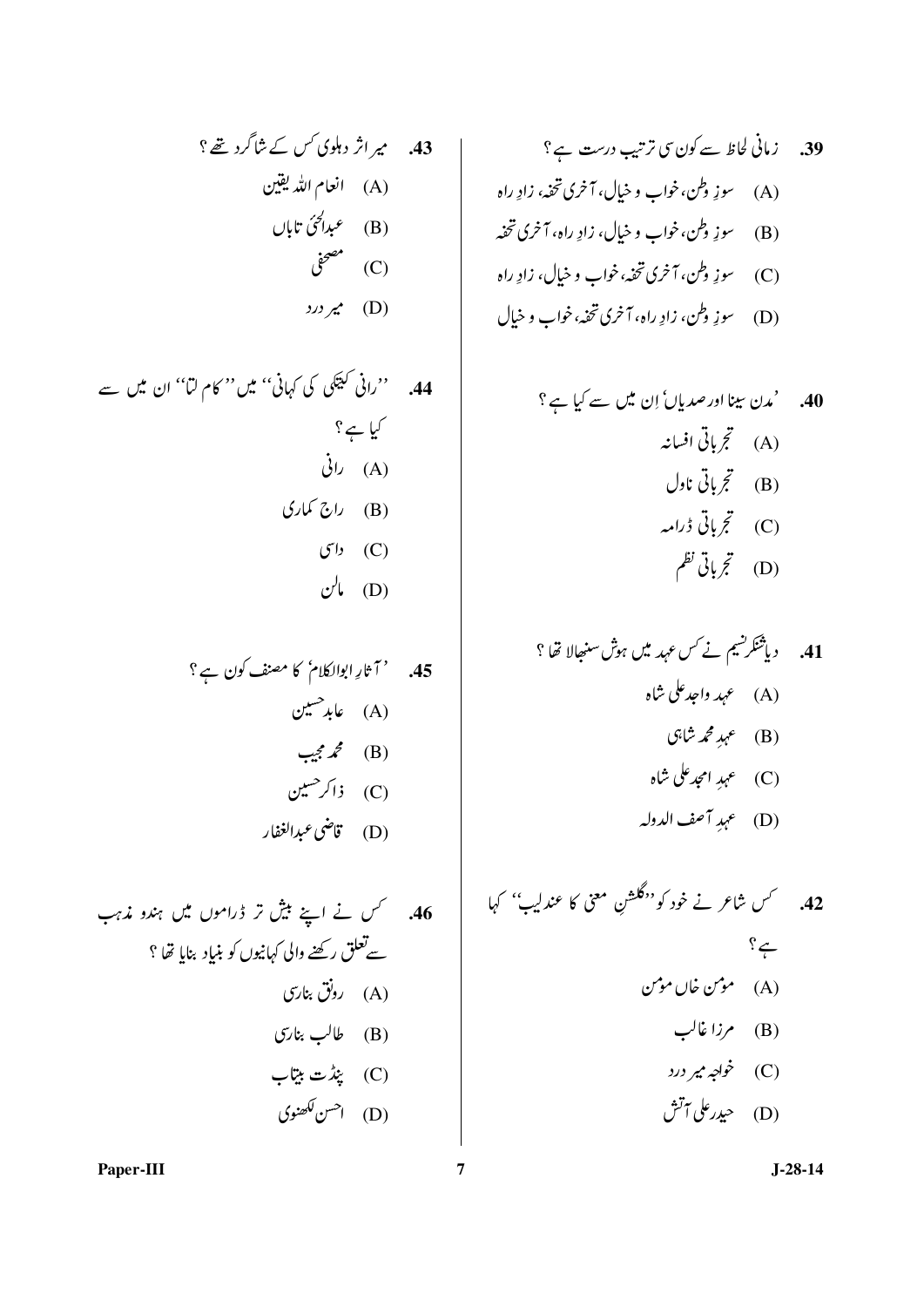54.  
54. 
$$
{}^{''}
$$
 54.  
 $\dot{\vec{z}}$ ,  $\dot{\vec{z}}$ ,  $\dot{\vec{z}}$ ,  $\dot{\vec{z}}$ ,  $\dot{\vec{z}}$ ,  $\dot{\vec{z}}$ ,  $\dot{\vec{z}}$ ,  $\dot{\vec{z}}$ ,  $\dot{\vec{z}}$ ,  $\dot{\vec{z}}$ ,  $\dot{\vec{z}}$ ,  $\dot{\vec{z}}$ ,  $\dot{\vec{z}}$ ,  $\dot{\vec{z}}$ ,  $\dot{\vec{z}}$ ,  $\dot{\vec{z}}$ ,  $\dot{\vec{z}}$ ,  $\dot{\vec{z}}$ ,  $\dot{\vec{z}}$ ,  $\dot{\vec{z}}$ ,  $\dot{\vec{z}}$ ,  $\dot{\vec{z}}$ ,  $\dot{\vec{z}}$ ,  $\dot{\vec{z}}$ ,  $\dot{\vec{z}}$ ,  $\dot{\vec{z}}$ ,  $\dot{\vec{z}}$ ,  $\dot{\vec{z}}$ ,  $\dot{\vec{z}}$ ,  $\dot{\vec{z}}$ ,  $\dot{\vec{z}}$ ,  $\dot{\vec{z}}$ ,  $\dot{\vec{z}}$ ,  $\dot{\vec{z}}$ ,  $\dot{\vec{z}}$ ,  $\dot{\vec{z}}$ ,  $\dot{\vec{z}}$ ,  $\dot{\vec{z}}$ ,  $\dot{\vec{z}}$ ,  $\dot{\vec{z}}$ ,  $\dot{\vec{z}}$ ,  $\dot{\vec{z}}$ ,  $\dot{\vec{z}}$ ,  $\dot{\vec{z}}$ ,  $\dot{\vec{z}}$ ,  $\dot{\vec{z}}$ ,  $\dot{\vec{z}}$ ,  $\dot{\vec{z}}$ ,  $\dot{\vec{z}}$ ,  $\dot{\vec{z}}$ ,  $\dot{\vec{z}}$ ,  $\dot{\vec{z}}$ ,  $\dot{\vec{z}}$ ,  $\dot{\vec{z}}$ ,  $\dot{\vec{z}}$ ,  $\dot{\vec{z}}$ ,  $\dot{\vec{z}}$ ,  $\dot{\vec{z}}$ ,  $\dot{\vec{z}}$ ,  $\dot{\vec{z}}$ ,  $\dot{\vec{z}}$ ,  $\dot{\vec{z}}$ ,  $\dot{\vec{z}}$ ,  $\dot{\vec{z}}$ ,  $\dot{\vec{z}}$ ,  $\dot{\vec{z}}$ ,  $\dot{\vec{z}}$ ,  $\dot{\$ 

47. 
$$
\rightarrow
$$
  $\rightarrow$   $\rightarrow$   $\rightarrow$   $\rightarrow$   $\rightarrow$   $\rightarrow$   $\rightarrow$   $\rightarrow$   $\rightarrow$   $\rightarrow$   $\rightarrow$   $\rightarrow$   $\rightarrow$   $\rightarrow$   $\rightarrow$   $\rightarrow$   $\rightarrow$   $\rightarrow$   $\rightarrow$   $\rightarrow$   $\rightarrow$   $\rightarrow$   $\rightarrow$   $\rightarrow$   $\rightarrow$   $\rightarrow$   $\rightarrow$   $\rightarrow$   $\rightarrow$   $\rightarrow$   $\rightarrow$   $\rightarrow$   $\rightarrow$   $\rightarrow$   $\rightarrow$   $\rightarrow$   $\rightarrow$   $\rightarrow$   $\rightarrow$   $\rightarrow$   $\rightarrow$   $\rightarrow$   $\rightarrow$   $\rightarrow$   $\rightarrow$   $\rightarrow$   $\rightarrow$   $\rightarrow$   $\rightarrow$   $\rightarrow$   $\rightarrow$   $\rightarrow$   $\rightarrow$   $\rightarrow$   $\rightarrow$   $\rightarrow$   $\rightarrow$   $\rightarrow$   $\rightarrow$   $\rightarrow$   $\rightarrow$   $\rightarrow$   $\rightarrow$   $\rightarrow$   $\rightarrow$   $\rightarrow$   $\rightarrow$   $\rightarrow$   $\rightarrow$   $\rightarrow$   $\rightarrow$   $\rightarrow$   $\rightarrow$   $\rightarrow$   $\rightarrow$   $\rightarrow$   $\rightarrow$   $\rightarrow$   $\rightarrow$   $\rightarrow$   $\rightarrow$   $\rightarrow$   $\rightarrow$   $\rightarrow$   $\rightarrow$   $\rightarrow$   $\rightarrow$   $\rightarrow$   $\rightarrow$   $\rightarrow$   $\rightarrow$   $\rightarrow$   $\rightarrow$   $\rightarrow$   $\rightarrow$   $\rightarrow$   $\rightarrow$   $\rightarrow$   $\rightarrow$   $\rightarrow$   $\rightarrow$   $\rightarrow$   $\rightarrow$   $\rightarrow$   $\rightarrow$   $\rightarrow$   $\rightarrow$   $\rightarrow$ 

48.  
\n|U 8^ 1
$$
^{\circ}
$$
  $^{\circ}$   $^{\circ}$   $^{\circ}$   $^{\circ}$   $^{\circ}$   
\n"{} $^{\circ}$   $^{\circ}$   $^{\circ}$   $^{\circ}$   
\n"{} $^{\circ}$   $^{\circ}$   $^{\circ}$   
\n"{} $^{\circ}$   $^{\circ}$   
\n"{} $^{\circ}$   $^{\circ}$   
\n"{} $^{\circ}$   $^{\circ}$   
\n"{} $^{\circ}$   $^{\circ}$   
\n"{} $^{\circ}$   $^{\circ}$   
\n"{} $^{\circ}$   $^{\circ}$   
\n"{} $^{\circ}$   
\n"{} $^{\circ}$   
\n"{} $^{\circ}$   
\n"{} $^{\circ}$   
\n"{} $^{\circ}$   
\n"{} $^{\circ}$   
\n"{} $^{\circ}$   
\n"{} $^{\circ}$   
\n"{} $^{\circ}$   
\n"{} $^{\circ}$   
\n"{} $^{\circ}$   
\n"{} $^{\circ}$   
\n"{} $^{\circ}$   
\n"{} $^{\circ}$   
\n"{} $^{\circ}$   
\n"{} $^{\circ}$   
\n"{} $^{\circ}$   
\n"{} $^{\circ}$   
\n"{} $^{\circ}$   
\n"{} $^{\circ}$   
\n"{} $^{\circ}$   
\n"{} $^{\circ}$   
\n"{} $^{\circ}$   
\n"{} $^{\circ}$   
\n"{} $^{\circ}$   
\n"{} $^{\circ}$   
\n"{} $^{\circ}$   
\n"{} $^{\circ}$   
\n"{} $^{\circ}$   
\n"{} $^{\circ}$   
\n"{} $^{\circ}$   
\n"{} $^{\circ}$   
\n"{} $^{\circ}$   
\n"{} $^{\circ}$   
\n"{} $^{\circ$ 

49. اس نثرکرکیا کہتے ہیں جس ہیں وزن ہوتافیہ نہ ہو؟
$$
(A)
$$
\n
$$
r \frac{z}{z}
$$
\n
$$
(B)
$$
\n
$$
r \frac{z}{z}
$$
\n
$$
r \frac{z}{z}
$$
\n
$$
r \frac{z}{z}
$$
\n
$$
r \frac{z}{z}
$$
\n
$$
r \frac{z}{z}
$$
\n
$$
r \frac{z}{z}
$$
\n
$$
r \frac{z}{z}
$$
\n
$$
r \frac{z}{z}
$$
\n
$$
r \frac{z}{z}
$$
\n
$$
r \frac{z}{z}
$$
\n
$$
r \frac{z}{z}
$$
\n
$$
r \frac{z}{z}
$$
\n
$$
r \frac{z}{z}
$$
\n
$$
r \frac{z}{z}
$$
\n
$$
r \frac{z}{z}
$$
\n
$$
r \frac{z}{z}
$$
\n
$$
r \frac{z}{z}
$$
\n
$$
r \frac{z}{z}
$$
\n
$$
r \frac{z}{z}
$$
\n
$$
r \frac{z}{z}
$$

50. 
$$
l_0
$$
 50.  $l_0$  50.  $l_0$  50.  $l_0$  50.  $l_1$  51.  $l_1$  52.  $l_2$  54.  $l_1$  55.  $l_2$  56.  $l_1$  57.  $l_2$  57.  $l_1$  58.  $l_1$  59.  $l_1$  50.  $l_1$  52.  $l_1$  53.  $l_1$  54.  $l_1$  55.  $l_1$  56.  $l_1$  57.  $l_1$  58.  $l_1$  59.  $l_1$  50.  $l_1$  51.  $l_1$  52.  $l_1$  53.  $l_1$  54.  $l_1$  55.  $l_1$  56.  $l_1$  57.  $l_1$  58.  $l_1$  59.  $l_1$  50.  $l_1$  51.  $l_1$  52.  $l_1$  53.  $l_1$  54.  $l_1$  55.  $l_1$  56.  $l_1$  57.  $l_1$  58.  $l_1$  59.  $l_1$  50.  $l_1$  51.  $l_1$  52.  $l_1$  53.  $l_1$  54.  $l_1$  55.  $l_1$  56.  $l_1$  57.  $l_1$  58.  $l_1$  59.  $l_1$  50.  $l_1$  51.  $l_1$  52.  $l_1$  53.  $l_1$  54.  $l_1$  55.  $l_1$ 

Paper-III

 $\bf{8}$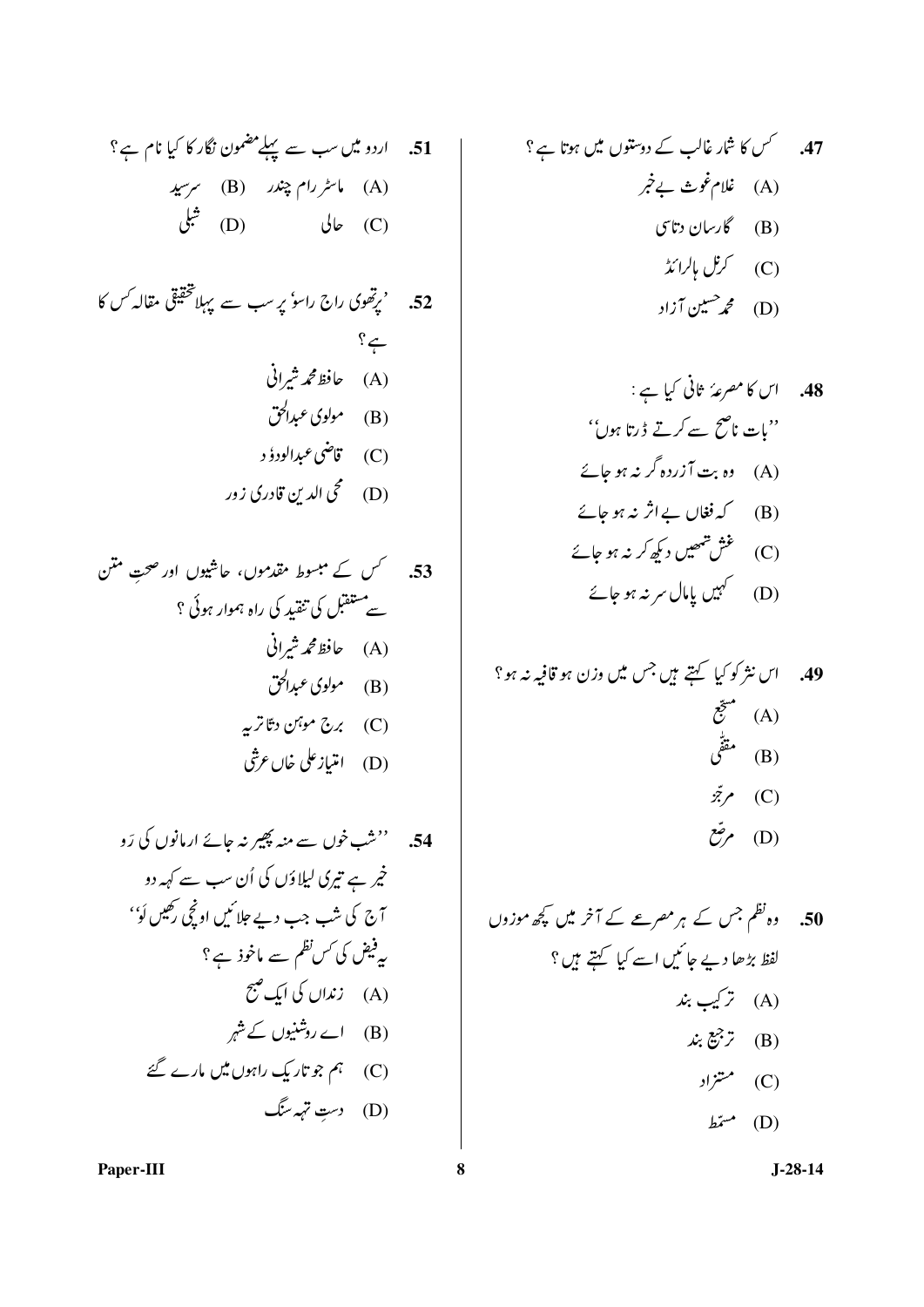55. 
$$
27\sqrt{3}
$$
  
155.  $27\sqrt{3}$   
155.  $37\sqrt{3}$   
16.  $37\sqrt{3}$   
17.  $37\sqrt{3}$   
18.  $37\sqrt{3}$   
19.  $19\sqrt{3}$   
19.  $19\sqrt{3}$   
19.  $19\sqrt{3}$   
19.  $19\sqrt{3}$   
19.  $19\sqrt{3}$   
19.  $19\sqrt{3}$   
19.  $19\sqrt{3}$   
19.  $19\sqrt{3}$   
19.  $19\sqrt{3}$   
19.  $19\sqrt{3}$   
19.  $19\sqrt{3}$   
19.  $19\sqrt{3}$   
19.  $19\sqrt{3}$   
19.  $19\sqrt{3}$   
19.  $19\sqrt{3}$   
19.  $19\sqrt{3}$   
19.  $19\sqrt{3}$   
19.  $19\sqrt{3}$   
19.  $19\sqrt{3}$   
19.  $19\sqrt{3}$   
19.  $19\sqrt{3}$   
19.  $19\sqrt{3}$   
19.  $19\sqrt{3}$   
19.  $19\sqrt{3}$   
19.  $19\sqrt{3}$   
19.  $19\sqrt{3}$   
19.  $19\sqrt{3}$   
19.  $19\sqrt{3}$   
19.  $19\sqrt{3}$   
19.  $19\sqrt{3}$   
19.  $19\sqrt{3}$   
19.  $19\sqrt{3}$   
19.  $19\sqrt{3}$   
19.  $19\sqrt{3}$   
19.  $19\sqrt{3}$   
19.  $19\sqrt{3}$   
19.  $19\sqrt{3}$   
19.  $19\sqrt{3}$   
19.  $19\sqrt{3}$ <

56. عصمت کے حس ناول میں ماں بننے کا احساس اس کردار کی زندگی میں ایک انقلانی تبدیلی کا باعث بن جاتا ہے؟ (A) ضمدی (B) ٹیڑ ھی لکیر  $\mathcal{E}$   $\mathcal{E}$   $\mathcal{E}$   $\mathcal{E}$   $\mathcal{E}$   $\mathcal{E}$  $\rightarrow$   $\sim$   $($ D)

57. 
$$
{}^{6}C_{1}C_{2}C_{3}
$$
  ${}^{6}C_{4}C_{5}$   
\n7.  ${}^{6}C_{1}C_{2}C_{3}$   
\n8.  ${}^{6}C_{2}C_{3}$   
\n9.  ${}^{6}C_{3}C_{4}$   
\n10.  ${}^{6}C_{4}C_{5}$   
\n11.  ${}^{6}C_{4}C_{5}$   
\n12.  ${}^{6}C_{4}C_{5}$   
\n13.  ${}^{6}C_{4}C_{5}$   
\n14.  ${}^{6}C_{4}C_{5}$   
\n15.  ${}^{6}C_{4}C_{5}$   
\n16.  ${}^{6}C_{4}C_{5}$   
\n17.  ${}^{6}C_{4}C_{5}$   
\n18.  ${}^{6}C_{4}C_{5}$   
\n19.  ${}^{6}C_{4}C_{5}$   
\n10.  ${}^{6}C_{4}C_{5}$   
\n11.  ${}^{6}C_{4}C_{5}$   
\n12.  ${}^{6}C_{4}C_{5}$   
\n13.  ${}^{6}C_{4}C_{5}$   
\n14.  ${}^{6}C_{4}C_{5}$   
\n15.  ${}^{6}C_{4}C_{5}$   
\n16.  ${}^{6}C_{4}C_{5}$   
\n17.  ${}^{6}C_{4}C_{5}$   
\n18.  ${}^{6}C_{4}C_{5}$   
\n19.  ${}^{6}C_{4}C_{5}$   
\n10.  ${}^{6}C_{4}C_{5}$   
\n11.  ${}^{6}C_{4}C_{5}$   
\n12.  ${}^{6}C_{4}C_{5}$   
\n13.  ${}^{6}C_{4}C_{5}$   
\n14.  ${}^{6}C_{4}C_{5}$   
\n15.  ${}^{6}C_{4}C_{5}$   
\n16.  ${}^{6}C_{4}C_{5}$   
\n17.  ${}^{6}C_{4}C_{5}$   
\n18.  $$ 

Paper-III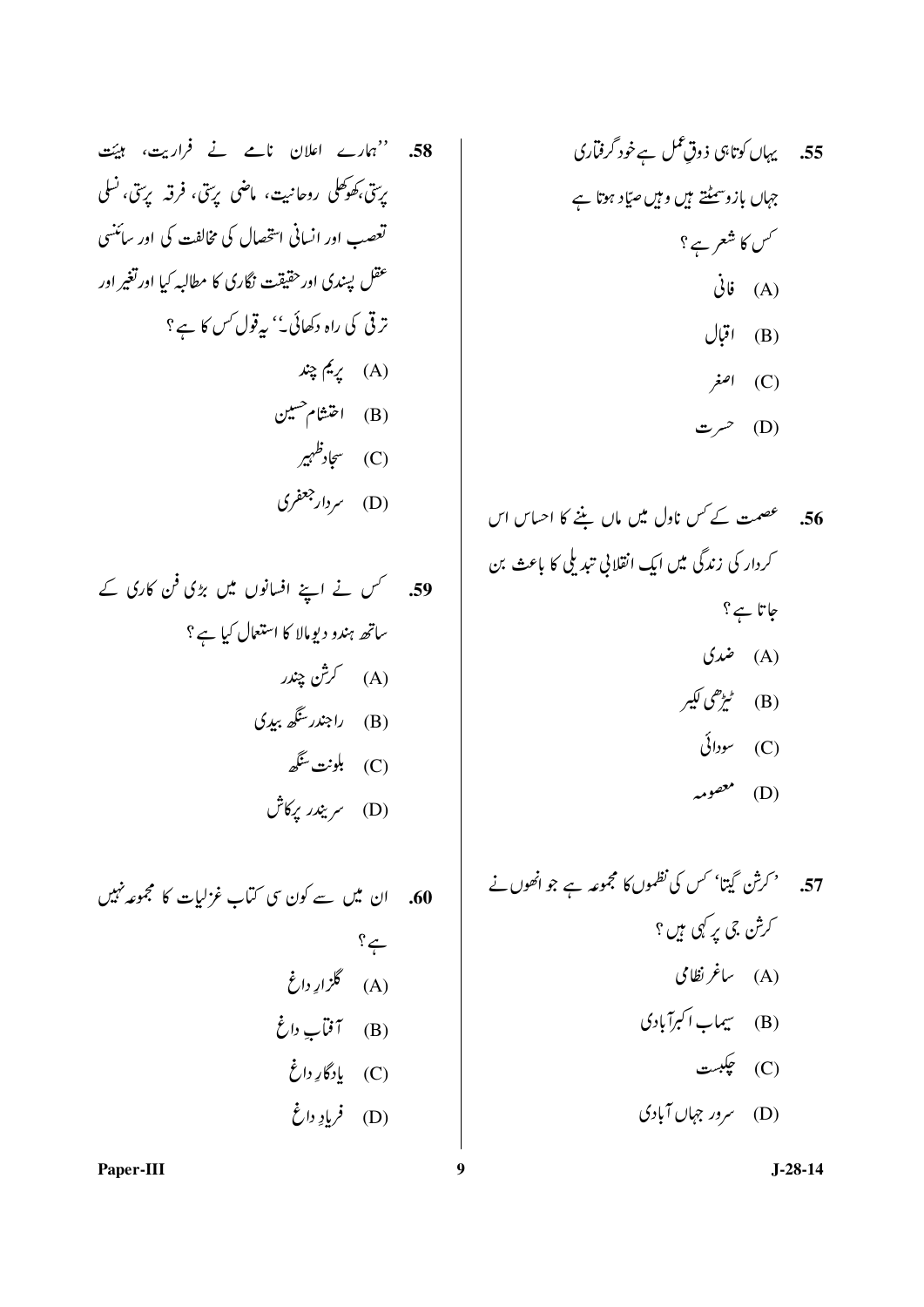کے لیے جاتا ہے؟ .<br>(A) فسانهٔ آزاد (B) سیرِ کہار تقمى ؟ (A) واژق جو نپوری (B) معين احسن جذبي (C) گلزار دہلوی

63. 
$$
4\pi\sqrt{2}
$$
 63  
\n $\vec{u} = \frac{4\pi}{3}$  63  
\n $\vec{u} = \frac{4\pi}{3}$  64  
\n $\vec{u} = \frac{2}{3}$  65  
\n $\vec{u} = \frac{2}{3}$  66  
\n(A)  
\n $\vec{u} = \frac{2}{3}$  67  
\n(B)  
\n(C)  
\n $\vec{u} = \frac{2}{3}$  68  
\n(C)  
\n $\vec{u} = \frac{2}{3}$ 

64. 
$$
{}^{c}\star\mathbf{L}
$$

$$
J-28-14
$$

65. متحمی الدین قادری زور کا م*دفن کہاں ہے*؟ (B) حيدرآباد دکن  $\downarrow,$  (C) لكھنؤ )<br>(D)

68. 
$$
\hat{f}^2
$$
  
\n(A)  $\hat{f}(\sqrt{x})$   
\n(A)  $\hat{f}(\sqrt{x})$   
\n(B)  $\hat{f}(\sqrt{x})$   
\n(B)  $\hat{f}(\sqrt{x})$   
\n(C)  $\hat{f}(\sqrt{x})$   
\n(C)  $\hat{f}(\sqrt{x})$ 

Paper-III

 $10$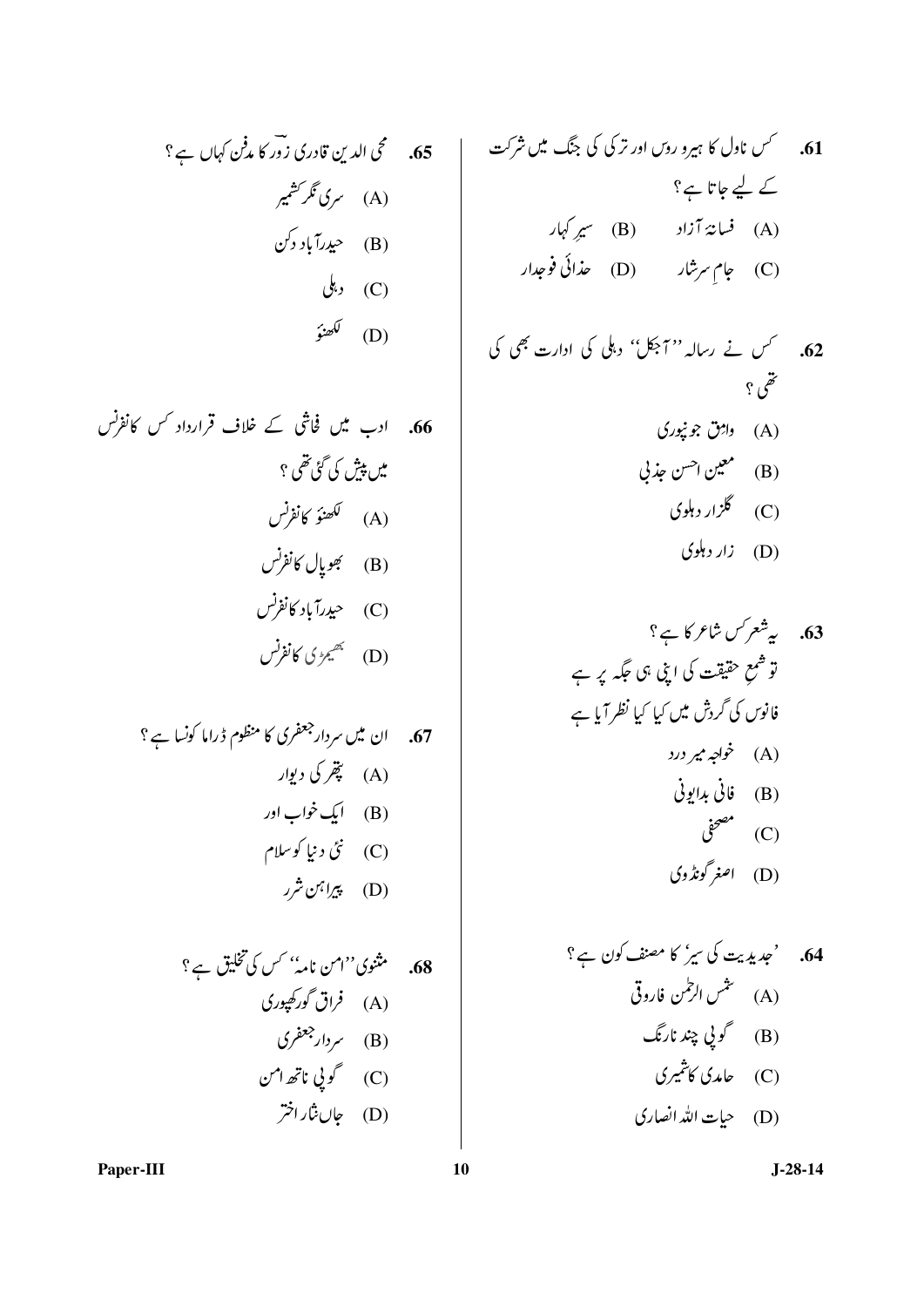70. 
$$
\begin{align*}\n &\text{Var}(B) \\
 &\text{(B)} \\
 &\text{(C)} \\
 &\text{(D)} \\
 &\text{(E)} \\
 &\text{(E)} \\
 &\text{(E)} \\
 &\text{(E)} \\
 &\text{(E)} \\
 &\text{(E)} \\
 &\text{(E)} \\
 &\text{(E)} \\
 &\text{(E)} \\
 &\text{(E)} \\
 &\text{(E)} \\
 &\text{(E)} \\
 &\text{(E)} \\
 &\text{(E)} \\
 &\text{(E)} \\
 &\text{(E)} \\
 &\text{(E)} \\
 &\text{(E)} \\
 &\text{(E)} \\
 &\text{(E)} \\
 &\text{(E)} \\
 &\text{(E)} \\
 &\text{(E)} \\
 &\text{(E)} \\
 &\text{(E)} \\
 &\text{(E)} \\
 &\text{(E)} \\
 &\text{(E)} \\
 &\text{(E)} \\
 &\text{(E)} \\
 &\text{(E)} \\
 &\text{(E)} \\
 &\text{(E)} \\
 &\text{(E)} \\
 &\text{(E)} \\
 &\text{(E)} \\
 &\text{(E)} \\
 &\text{(E)} \\
 &\text{(E)} \\
 &\text{(E)} \\
 &\text{(E)} \\
 &\text{(E)} \\
 &\text{(E)} \\
 &\text{(E)} \\
 &\text{(E)} \\
 &\text{(E)} \\
 &\text{(E)} \\
 &\text{(E)} \\
 &\text{(E)} \\
 &\text{(E)} \\
 &\text{(E)} \\
 &\text{(E)} \\
 &\text{(E)} \\
 &\text{(E)} \\
 &\text{(E)} \\
 &\text{(E)} \\
 &\text{(E)} \\
 &\text{(E)} \\
 &\text{(E)} \\
 &\text{(E)} \\
 &\text{(E)} \\
 &\text{(E)} \\
 &\text{(E)} \\
 &\text{(E)} \\
 &\text{(E)} \\
 &\text{(E)} \\
 &\text{(E)} \\
 &\text{(E)} \\
 &\text{(E)} \\
 &\text{(E)} \\
 &\text{(E)} \\
 &\text{(E)} \\
 &\text{(E)} \\
 &\text{(E)} \\
 &\text{(E)} \\
 &\text{(E)} \\
 &\text{(E)} \\
 &\text{(E)} \\
 &\text{(E)} \\
 &\text{(E)} \\
 &\text{(E)} \\
 &\text{(E)} \\
 &\text{(E)} \\
 &\text{(E)} \\
 &\text{(E)} \\
 &\text{(E)} \\
 &\text{(E)} \\
 &\text{(E)} \\
 &\text{(E)} \\
 &\text{(E)} \\
 &\text{(E)} \\
 &\text{(E)} \\
 &\text{(E)} \\
 &\text{(E)} \\
 &\text{(E)} \\
 &\text{(E)} \\
 &\text{(E)} \\
 &\text{(E)} \\
 &\text{(E)} \\
 &\text{(E)} \\
 &\text{(E)} \\
 &\text{(E)} \\
 &\text{(E)} \\
 &\
$$

71. 
$$
\overline{y}
$$
 (Emotive) اور 71) (وہ جالہ جاتی (Emotive) نہان کیتھیس کی ہے؟  
(Referential)  
(A) ار<sup>ر</sup>طو  
(B) ار<sup>ر</sup>طو  
(C) الان جاتش

$$
(\mathbf{D}) \quad \mathcal{L} \cup \mathcal{L} \quad (\mathbf{D})
$$

Paper-III